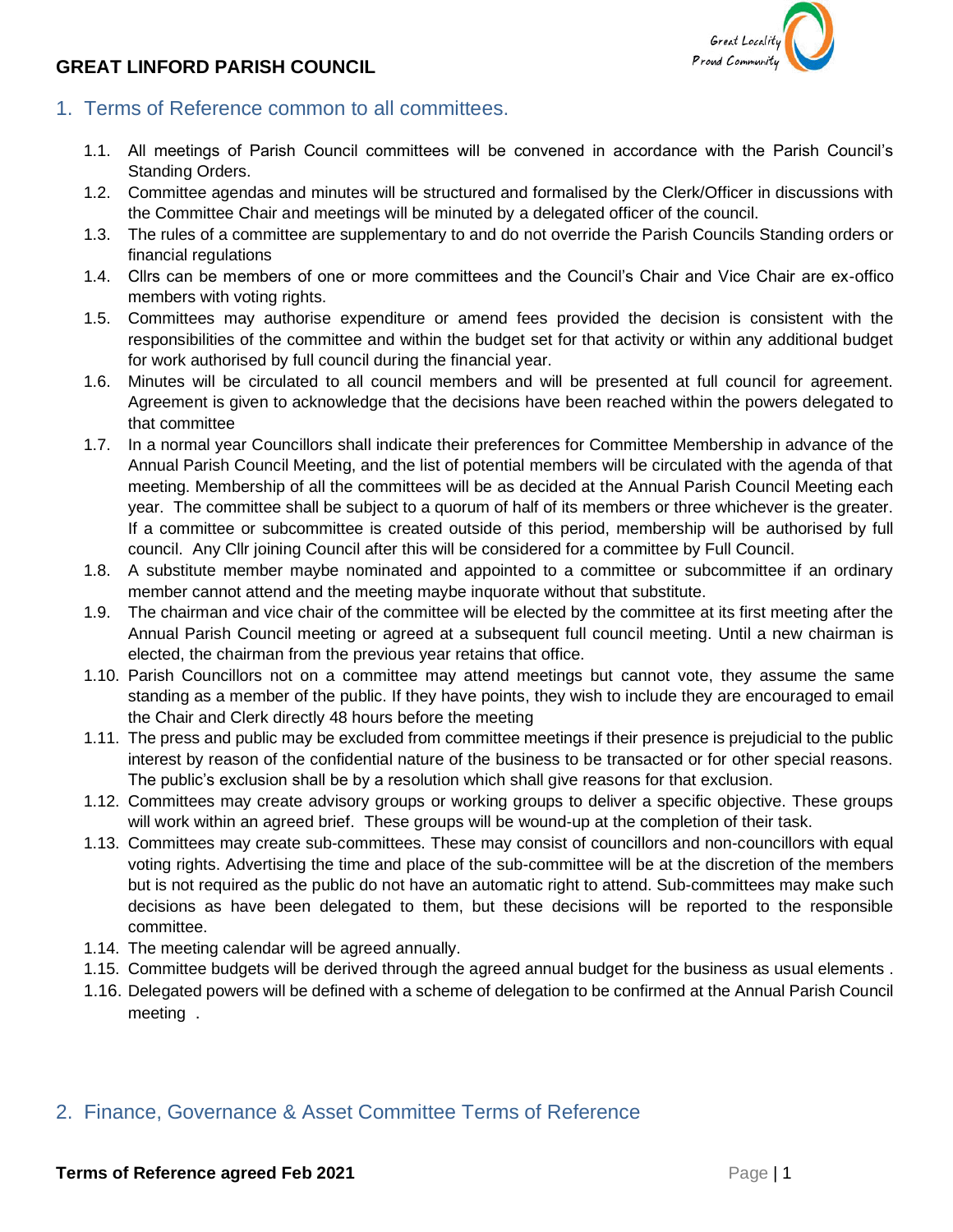

## **GREAT LINFORD PARISH COUNCIL**

### 2.1. Purpose

- 2.1.1. To collate the financial information required by Council to determine the five-year plan and the medium-term financial forecast.
- 2.1.2. To collate the financial information to determine the annual budget and precept
- 2.1.3. To review, amend and adopt policies and procedures ensuring that they are fit for good council governance.
- 2.1.4. Act as the council's audit, investment and asset maintenance group advising council of any decisions that it needs to adopt.
- 2.1.5. Review and actively consider the management of the assets of GLPC

### 2.2. Members

- 2.2.1. A minimum of 50% of the filled council seats.
- 2.2.2. Training about "local government" finances is essential for this group and all members should attend the relevant local government finance training courses
- 2.2.3. Members should ideally have the appropriate skills and /or experience to carry out this role
- 1.1.1. Quorum will be half of its members or 3 whichever is the greater.

### 1.2. How the committee operates

- 1.2.1. Meetings will be held bimonthly
- 1.2.2. Agenda will be determined by the RFO/designated Officer and the Chair and reflect the annual outcomes required of this committee.
- 1.2.3. The committee will primarily use the publication "Governance and Accountability for Smaller Authorities in England – a Practitioners' Guide" as a reference for their work.

### 1.3. Functions of the committee

- 1.3.1. Exercise collective responsibility for financial matters concerning the council
- 1.3.2. Collate other committee financial budget requirements, determine the medium-term forecast, review impact on reserves and report the complete financial position to council for the annual budget review.
- 1.3.3. Review the performance against budget quarterly and report to council with recommendations if required
- 1.3.4. Act as the parish council's corporate governance committee as defined within the Practitioner's guide. Assess the council's performance against the annual statement and report the outcome and any recommendations to council.
- 1.3.5. Provided a report on the end of year accounts and annual governance statement for adoption by council
- 1.3.6. Analyse the councils risk management, internal control, and internal & external audit matters. From the analysis ensure adequate and comprehensive financial controls are in place and implement as per Finance Regulations
- 1.3.7. Have an oversight for the risk assessment and actions taken to mitigate risk, report concerns to full council
- 1.3.8. Review Standing orders and Financial Regulations report recommendations to council for adoption.
- 1.3.9. Determine the financial implications of proposals for areas of major new strategic development on behalf of the Council and make recommendations to the Council in respect of their suitability, the threats, and opportunities.
- 1.3.10. Review and regulate the parish councils' policies and procedures relating to, but not confined to finance governance and resources recommend changes to Council. Changes to code of conduct are to be recommended to council and only approved by council.
- 1.3.11. Provide the council with information pertinent to the development or enhancement of its Strategic Visions

#### **Terms of Reference agreed Feb 2021 Page 12 Page 12 Page 12**